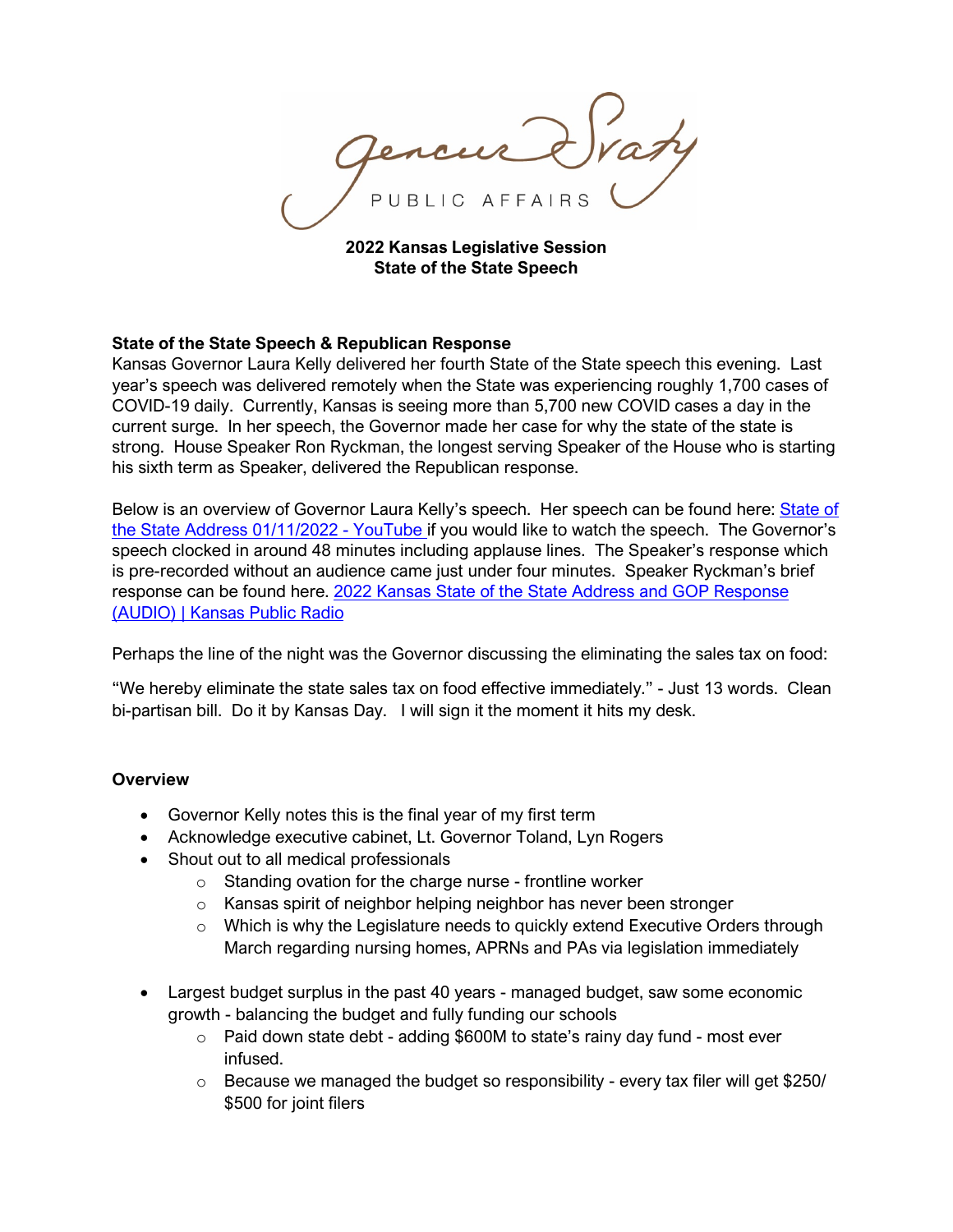- Food in KS cost families higher taxes on groceries than any other nations STATE sales tax
	- o Finally responsible budget "finally eliminate the grocery sales tax."
	- $\circ$  Send a bill to my desk to end this tax once and for all. All Ds and Rs agree. Only thing that could stop it would be the toxicity in DC. We are better than that in KS. Let's not overcomplicate.
	- o "We hereby eliminate the state sales tax on food effective immediately." Just 13 words. Clean bi-partisan bill. Do it by Kansas Day. I will sign it the moment it hits my desk. We must not delay. Everyday we delay costs families money. It will be a win for everyone in this room and importantly all of Kansan's.
- No tuition increases whatsoever.
- Unemployment under 4% for more than a year and \$3.8B invested in Kansas this year. In 3 years \$7.6B - more than any previous governor in their first term and we still have a year left.
- Agriculture
	- o 25% of the nations' highest quality beef during first days and weeks of pandemic - with Senator Robert's and President Trump - needed to keep Kansans on the job feeding the world
	- $\circ$  Ag is the lifeblood of our economy and the farmers are the hearts. Wildfire relief. To Restore livestock, farms, ranches and lives.
	- $\circ$  Water plan 15-year plan ensure water supply key to our Ag community
- Access to high-speed internet
- Transportation investment highlighting Wichita's North Junction Road project change the very quality of life of our citizens
- Health Care systems & Call for Medicaid expansion
- Schools and teachers we support you.
- Signed 187 bills into law via bi-partisan work.
	- $\circ$  Gave several examples of bi-partisan success including budget bill, transportation bill AND the Emergency Loan Fund for community owned electric and natural gas utilities impacted by the February weather event.

As always, please call or email with any questions!

- Kimberly & Josh

## **Contact Information**

Kimberly Gencur Svaty - 913.486.4446 | [kimberly@gencursvaty.com](mailto:kimberly@gencursvaty.com)

Joshua Svaty - 785.472.7794 | [joshua@joshuasvaty.com](mailto:joshua@joshuasvaty.com) @joshuasvaty